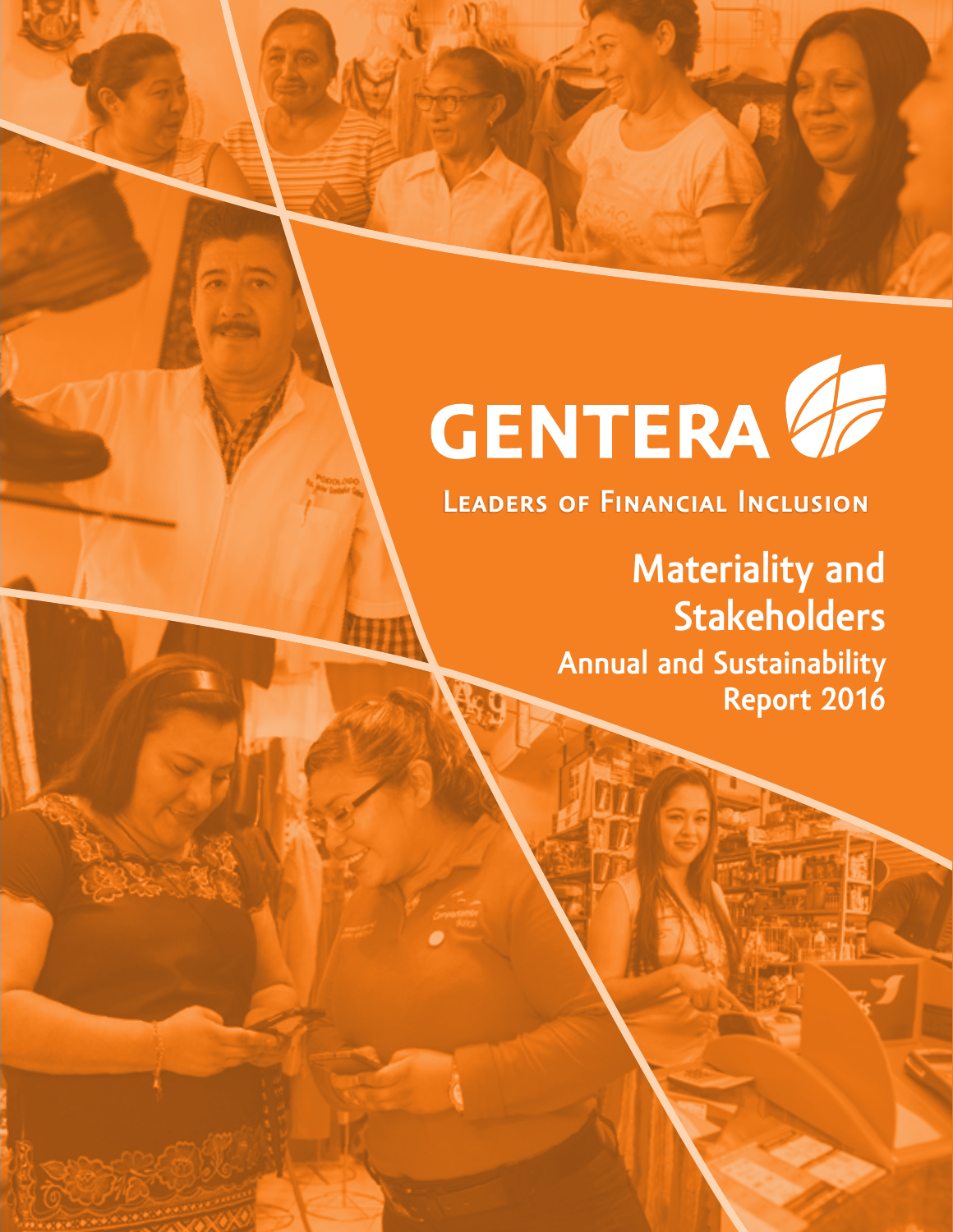#### **Relations with stakeholders (102-21, 102-40, 102-42, 102-43, 102-44)**

At Gentera, we consider dialogue with stakeholders to be an essential part of our operations; aligned with our goal of creating shared value, and fostering communication through a variety of channels. Beyond the purpose of knowing their expectations and sharing our responses, we seek to strengthen trustworthy relationships, and to push their participation in our different administration and communication processes.

We determine stakeholders through an analysis made with the help of external experts, which consider entities and individuals that could be affected by our operations, and those that could have an impact on us.

Below we share our different stakeholders, the mechanisms we offer, as well as the expectations and interests obtained through them.

| <b>Stakeholders</b> | Main communication channels<br>and mechanisms                                                                                                                                                                                                                                                                                                                                                                                                                                                                                                       | <b>Highlighted expectations</b><br>and interests                                                                                                                                                                                                                                          |
|---------------------|-----------------------------------------------------------------------------------------------------------------------------------------------------------------------------------------------------------------------------------------------------------------------------------------------------------------------------------------------------------------------------------------------------------------------------------------------------------------------------------------------------------------------------------------------------|-------------------------------------------------------------------------------------------------------------------------------------------------------------------------------------------------------------------------------------------------------------------------------------------|
| Clients             | Customer service phone line<br>Website<br>Suggestion box<br>• Advisor (direct communication)<br>Satisfaction surveys<br>• Social media<br>Magazines and printed publicity                                                                                                                                                                                                                                                                                                                                                                           | Excellent and speedy delivery of<br>products and services<br>• Product security<br>• Clear information about the<br>products and services<br>• Information about financial<br>administration (financial education)                                                                        |
| Employees           | Internal communication (notice board,<br>intranet, screens, mail, internal bulletins<br>and magazines)<br>• Code of Ethics and Conduct report<br>channel<br>Integration meetings (monthly)<br>• Annual sales and support services events<br>(CEAS)<br>• Annual work environment survey<br>• Focus group for the Annual and<br>Sustainability Report 2016                                                                                                                                                                                            | • Contribution to society through<br>volunteering and donations<br>• Work environment and<br>organizational culture<br>• Training opportunities and career<br>development<br>Health and security in the work<br>$\bullet$<br>environment<br>• Excellence in customer<br>satisfaction care |
| Investors           | • Area for Investor Relations<br>• Comments and analysis about the<br>administration<br>• Consolidated financial statements (every<br>trimester)<br>Notes about Consolidated Financial<br>Statements (every trimester)<br>Corporate presentation (every trimester)<br>• Conference call (every trimester)<br>• Financial information package (every<br>trimester)<br>• Information instruments (every<br>trimester)<br>• Annual and Sustainability Report<br>• Trimester report to BMV<br>• Annual report to BMV<br>• Financial Statements (annual) | Financial and operational results<br>Corporate strategy: business<br>model, innovation, and market<br>positioning                                                                                                                                                                         |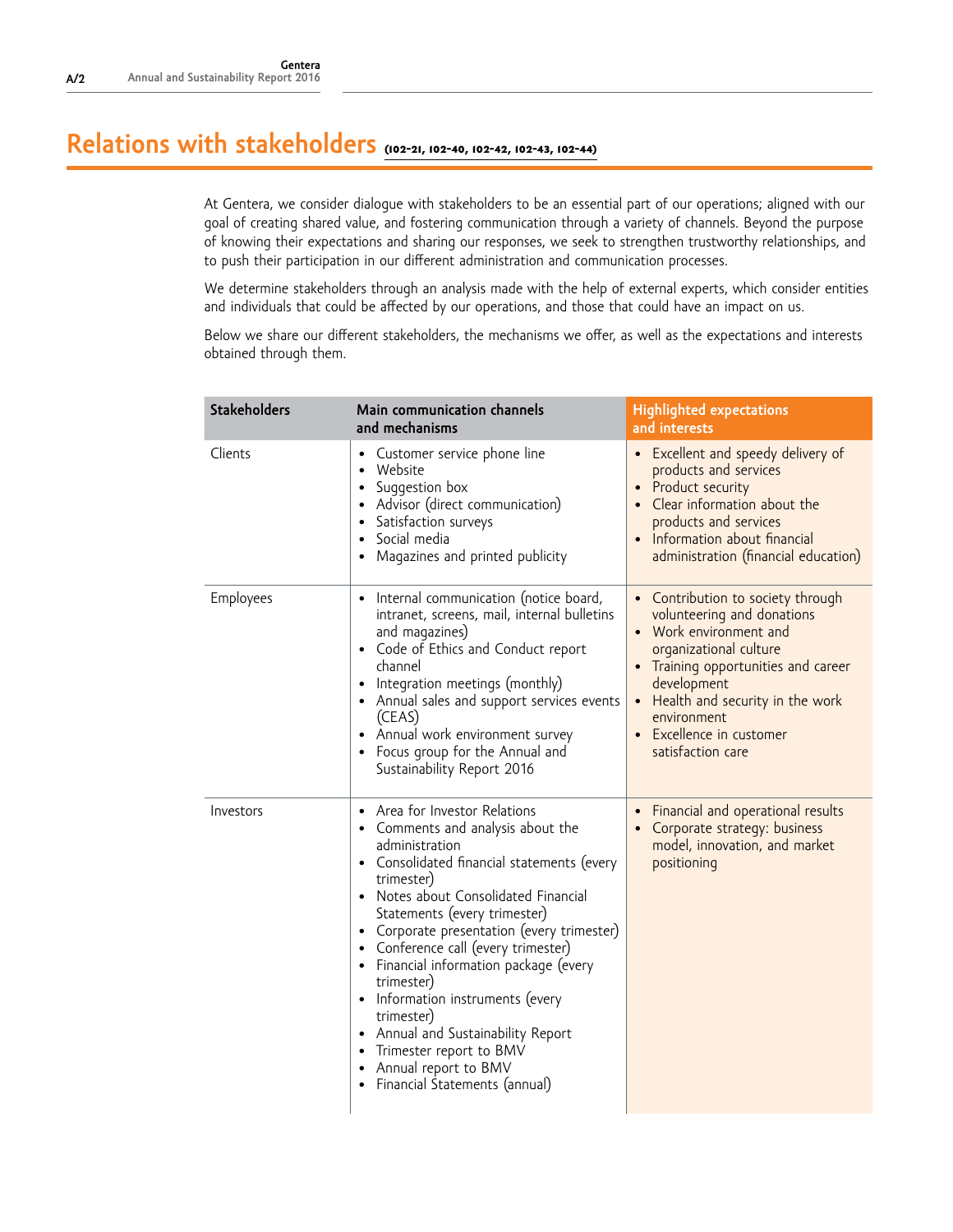

| <b>Stakeholders</b>                            | Main communication channels<br>and mechanisms                                                                                                                                                                                       | <b>Highlighted expectations</b><br>and interests                                                                                                                                                                               |
|------------------------------------------------|-------------------------------------------------------------------------------------------------------------------------------------------------------------------------------------------------------------------------------------|--------------------------------------------------------------------------------------------------------------------------------------------------------------------------------------------------------------------------------|
| Providers                                      | Procurement Area<br>$\bullet$<br>Code of Ethics and Conduct for<br>$\bullet$<br>providers<br>Audits for providers<br>$\bullet$<br>Website<br>$\bullet$<br>Complaint channels (transparency<br>$\bullet$<br>mailbox, telephone line) | • Ethics and integrity in operations<br>Efficiency in operational processes<br><b>Business growth</b>                                                                                                                          |
| Authorities,<br>regulators, and<br>legislators | Reunion 1x1<br>$\bullet$<br>Field visits<br>$\bullet$<br>Presentations with business information<br>٠<br>Fact sheets<br>$\bullet$<br>Website<br>$\bullet$<br>Annual and Sustainability Report                                       | Norm compliance<br>٠<br>Conditions for a favourable<br>business environment<br>Risk prevention and management                                                                                                                  |
| Community                                      | Website<br>$\bullet$<br>Email<br>٠<br>Social media<br>$\bullet$<br>Volunteer activities<br>$\bullet$                                                                                                                                | Information about how to<br>$\bullet$<br>administer finances (financial<br>education)<br>Social and economic development<br>Possibilities offered by Gentera's<br>products and services for social and<br>economic development |
| Civil Society<br>Organizations                 | Website<br>$\bullet$<br>Email<br>$\bullet$<br>Workshops for NGOs that work with<br>$\bullet$<br>Gentera<br>• Annual and Sustainability Report<br>Call for Education (annual)<br>• Activities report of the Gentera<br>Foundation    | • Financial inclusion through products<br>and services<br>• Contribution to the social and<br>economic development of the<br>clients and their environment<br>Promotion of financial education<br>in society                   |
| Competitors                                    | Public financial results<br>$\bullet$<br>Publicity campaigns<br>$\bullet$<br>Website<br>Social media                                                                                                                                | Corporate strategy and market<br>$\bullet$<br>positioning<br>Competition practices<br>Economic results                                                                                                                         |
| Future generations                             | Incluso Program<br>٠<br>Web Chavitos<br>Social media<br>٠<br>Initiatives with NGOs<br>Volunteer activities<br>Family Day (annual)                                                                                                   | Economic and social development<br>٠<br>Financial education                                                                                                                                                                    |
| Media and Opinion<br>Leaders                   | Positioning campaigns in massive media<br>$\bullet$<br>channels<br>Advertisements<br>$\bullet$<br>Press bulletins<br>$\bullet$<br>Bulletin website<br>Interviews 1x1<br>Website for the media<br>$\bullet$<br>Email                 | • Economic results, growth, and<br>market positioning<br>• Security and protection of client<br>information<br>Business ethics and integrity<br>$\bullet$<br>Innovation and integration of new<br>technologies                 |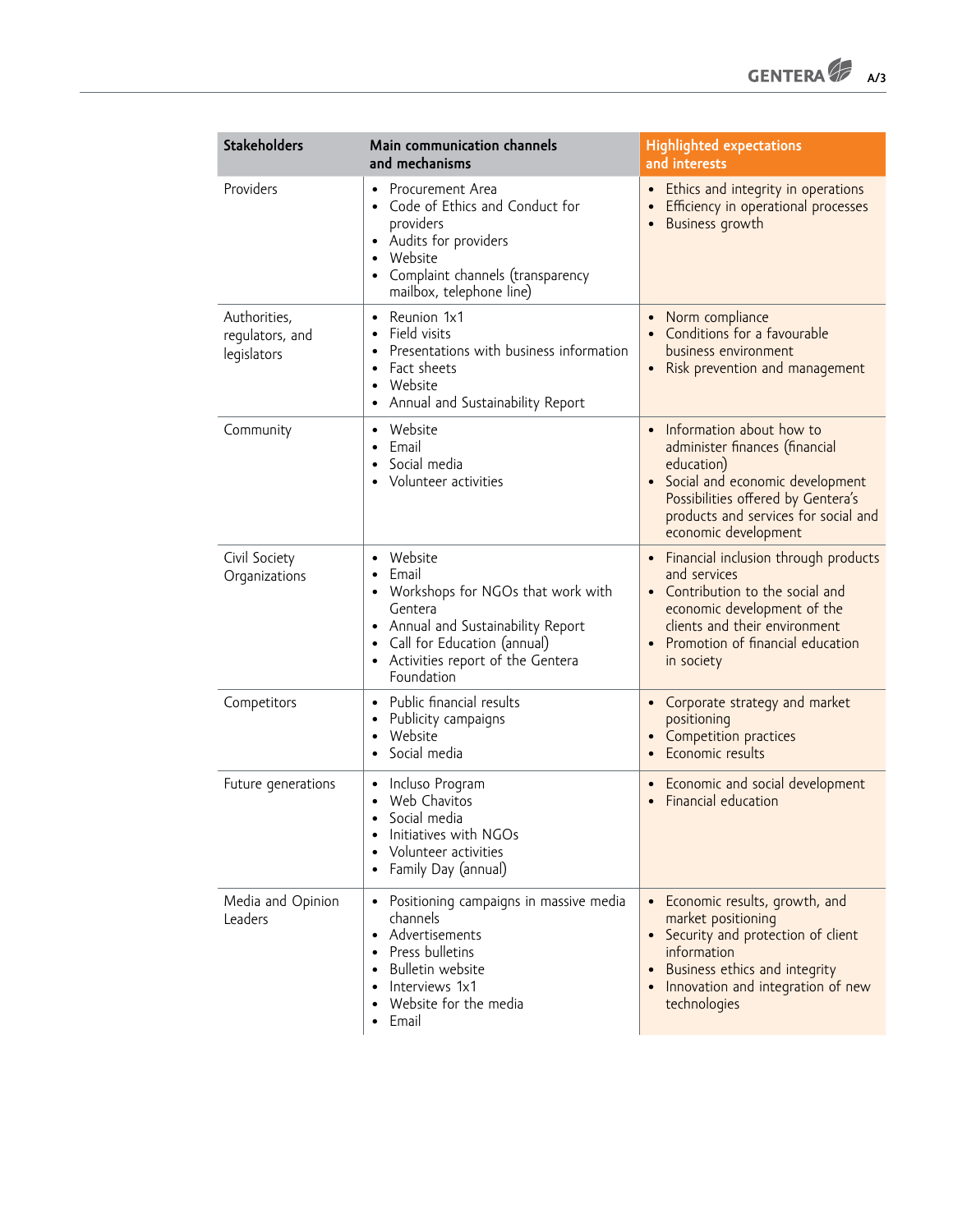| <b>Stakeholders</b>                  | Main communication channels<br>and mechanisms                                                    | <b>Highlighted expectations</b><br>and interests                                                                                                                                                |
|--------------------------------------|--------------------------------------------------------------------------------------------------|-------------------------------------------------------------------------------------------------------------------------------------------------------------------------------------------------|
| Allies                               | Agreements<br>• Social alliances<br>Fiinlab programs                                             | Contribution to social and<br>economic development<br>Promotion of financial education<br>in society<br>Ethics and integrity in operations<br>Innovation and integration of new<br>technologies |
| Webs, Associations,<br>and Organisms | Participation in forums and committees<br>Meeting 1x1<br>Delivery of business information        | • Contribution to socio-economic<br>development<br>Financial inclusion<br>Transparency, ethics, and integrity                                                                                   |
| Academia                             | • Summer Internship Program, social<br>service, and professional internships<br>Website<br>Email | Business model and social impact                                                                                                                                                                |

### **Contribution to the Sustainable Development Goals**

At Gentera, our purpose is financial inclusion, which is key for socio-economic development of an sub-served segment, which in this way it can implement its personal and professional projects.

Through credit, we facilitate the access of the sub-served segment, to solutions that improve their quality of life and contribute to strengthen their family and community situation. Moreover, through financial education and delivery of saving solutions, we promote the administration of our clients' and the community's finances. With insurances, we contribute by creating a culture of prevision.

In 2015, the United Nations approved the 2030 Agenda, that focuses on the international community's efforts regarding social, environmental, and economic issues. It established 17 Sustainable Development Goals, that materialize the issues to be resolved through a collective effort between the public administrators, companies, and civil society organizations.

From the start, through the different solutions that we offer, we have worked to resolve some of these challenges. We've helped our clients implement their projects, along with the contributions that they transfer to their communities. With our emphasis in the sub-served segment, and especially on women, we push for gender equality and for the reduction of social inequality.

We mainly contribute to:

- **ODS 1:** Ending poverty in all its forms, everywhere.
- **ODS 5:** Achieve gender equality and empower all women and girls.
- **ODS 10:** Reduce inequality within and among countries.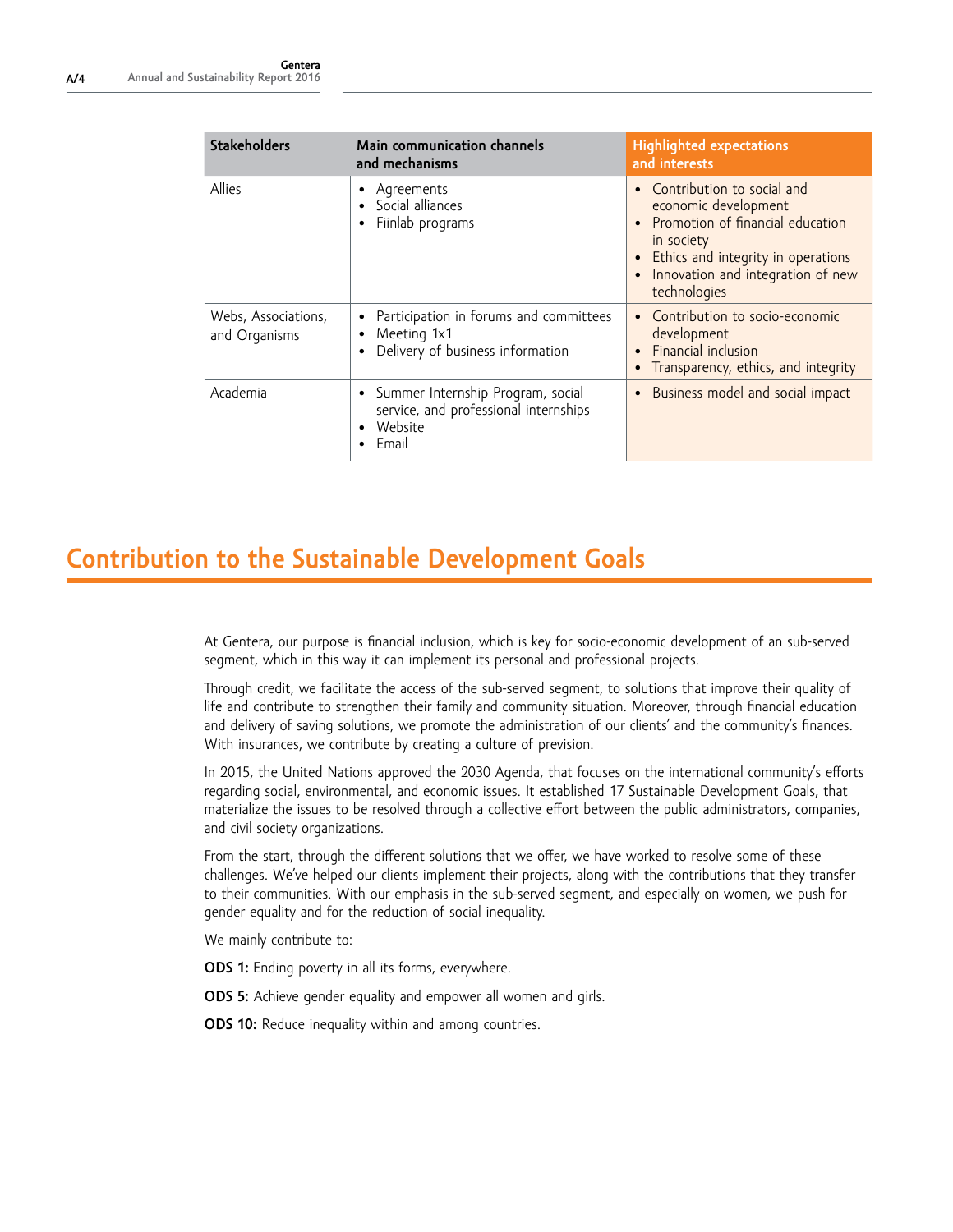#### **General parameters (102-32, 102-48, 102-49, 102-50, 102-51, 102-52, 102-53, 102-54, 102-56)**

In Gentera, we share our financial and non-financial development, including information about social issues and corporate government through our Annual and Sustainability Report. From the beginning, we consider the methodology crafted by Global Reporting Initiative (GRI) and its updates. In this sense, the present report has been developed adhered to GRI Standards and its option of essential conformity. Additionally, we consider the supplemental content of the GRI for the financial services sector that is linked to material issues.

The content has been revised and approved by the Executive Directorate for External Relations and Corporate Responsibility, and by the Internal Audit Area, with the purpose of strengthening the monitoring processes and compilation of information after Gentera's growth, and the adaptation of the new GRI Standards. Because of this, and contrary to the preceding report, we have made the decision of to not proceed with an external verification in this case.

In the present integrated report, we offer Gentera's performance, as well as that of the entirety of our companies from 2016, including, for the first time, FiinLab's performance, our innovation laboratory for financial inclusion, as well as this year's creation and official launch.

Throughout this publication, we detail measuring mechanisms and calculation formulas from Employees. We stress that there is no re-expression of data pertaining to what is included in the Annual and Sustainability Report 2015.

For more information about the present report, please contact the following:

**Investment relations** investor-relations@gentera.com.mx

**Sustainability information** contacto@gentera.com.mx

#### **Determination of material issues (102-46, 102-47, 102-49)**

For the definition of the content that is to be included in this report, or which topics are to be considered 'material', as well as the internal and external limits, wherever they are relevant, we perform a **4-stage process:** identification, prioritization, validation, and revision. This has allowed us to integrate **the company's strategic focus** from **the perspective of our stakeholders**, with specific activities from each stage:

#### **Revision and identification**

| Gentera's Focus | • Analysis of corporative documents, including our Ethics Code and some of the<br>main policies, etc.<br>Interviews with key Gentera executives, as well as from our companies, which<br>$\bullet$<br>planned an wide array of topics. |
|-----------------|----------------------------------------------------------------------------------------------------------------------------------------------------------------------------------------------------------------------------------------|
|-----------------|----------------------------------------------------------------------------------------------------------------------------------------------------------------------------------------------------------------------------------------|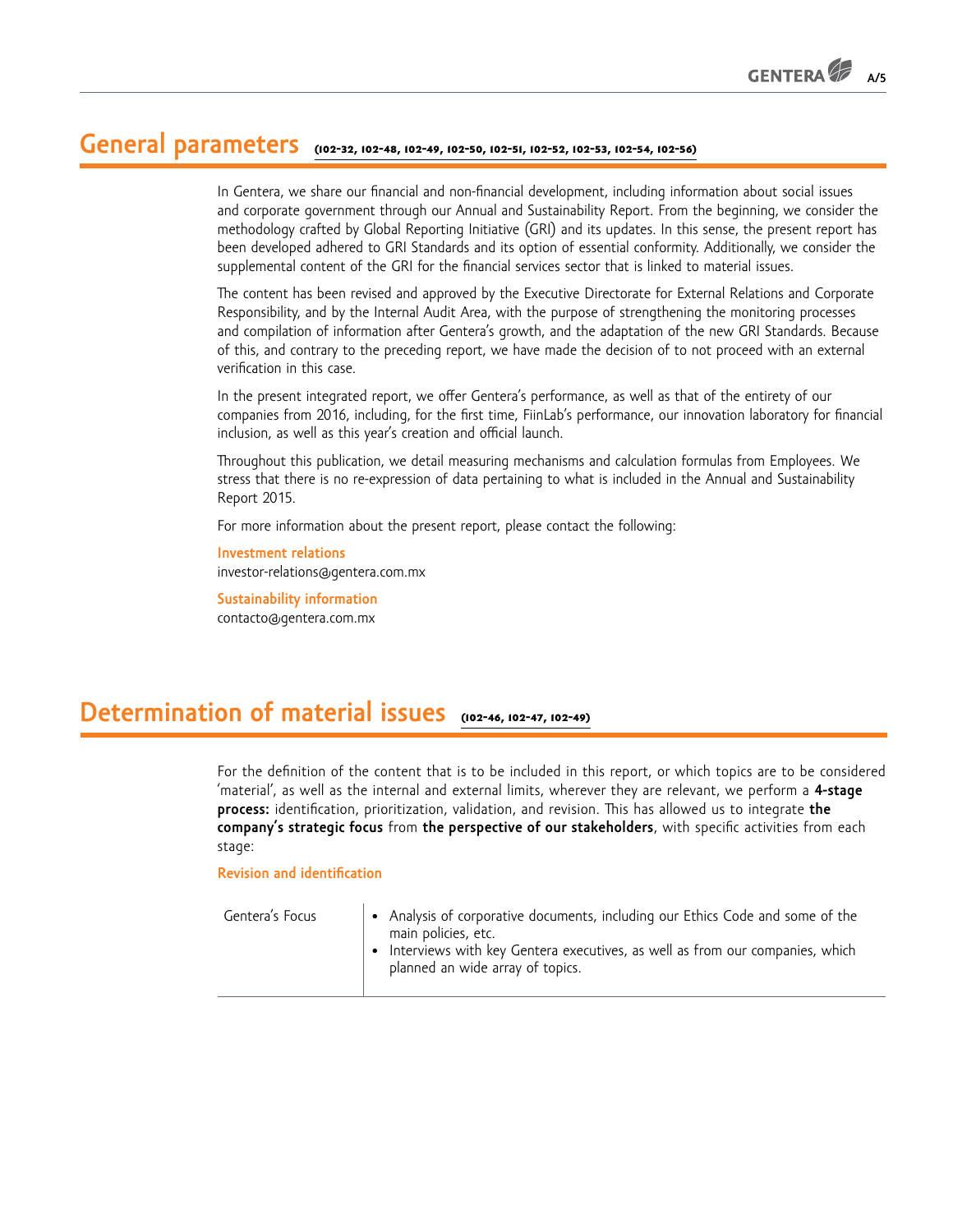| Perspective from<br>our stakeholders | • Analysis of Gentera's results, as well as from our companies and subsidiaries, from<br>the interactions maintained with stakeholders, including the work environment<br>survey (Great Place to Work, GPTW) and the main information requirements<br>from the investors.                                                                                                                                                                                                                                                                                                      |
|--------------------------------------|--------------------------------------------------------------------------------------------------------------------------------------------------------------------------------------------------------------------------------------------------------------------------------------------------------------------------------------------------------------------------------------------------------------------------------------------------------------------------------------------------------------------------------------------------------------------------------|
|                                      | Moreover, we made an analysis of the main topics from each industry, based on<br>what is indicated in important publications from the Global Reporting Initiative<br>(GRI Section Supplement for Financial Services, Sustainability Topics for Sectors),<br>included in the annual RobecoSAM analysis (Sustainability Yearbook), the<br>materiality from SASB, aspects included in the referenced documents from the<br>PSI initiative from UNEP -FI, and in the Financial Inclusion in Latin America and<br>the Caribbean: Data and Tendencies 2015, from FOMIN <sup>1.</sup> |

#### **Prioritization and validation**

After the generation of the list of potentially relevant issues, we proceeded to the prioritization of these topics, and the determination of 'material' issues, considering the double perspective of the company's strategy, and the focus of the stakeholders. In this case, by:

| Enfoque Gentera                         | • Importance given to the issues by the interviewed executives.                                                                                                                                                                                                                                 |
|-----------------------------------------|-------------------------------------------------------------------------------------------------------------------------------------------------------------------------------------------------------------------------------------------------------------------------------------------------|
| Perspectiva de los<br>grupos de interés | • Direct consultation with our Employees via the realization of a focus group, as<br>well as indirect consultation with our clients through studies of brand perception,<br>interviews with the team in charge of its positioning, and the visit to various<br>branches in the State of Puebla. |

The list of material issues was validated by the Executive Directorate of External Relations and Corporate Responsibility, for its inclusion in the present report, and we present it below:



1 *Sustainability Accounting Standard Board* (SASB), *Principles for Sustainable Insurance* (PSI), *The United Nations Environment Programme Finance Initiative* (UNEP-FI), Fondo Multilateral de Inversiones (FOMIN).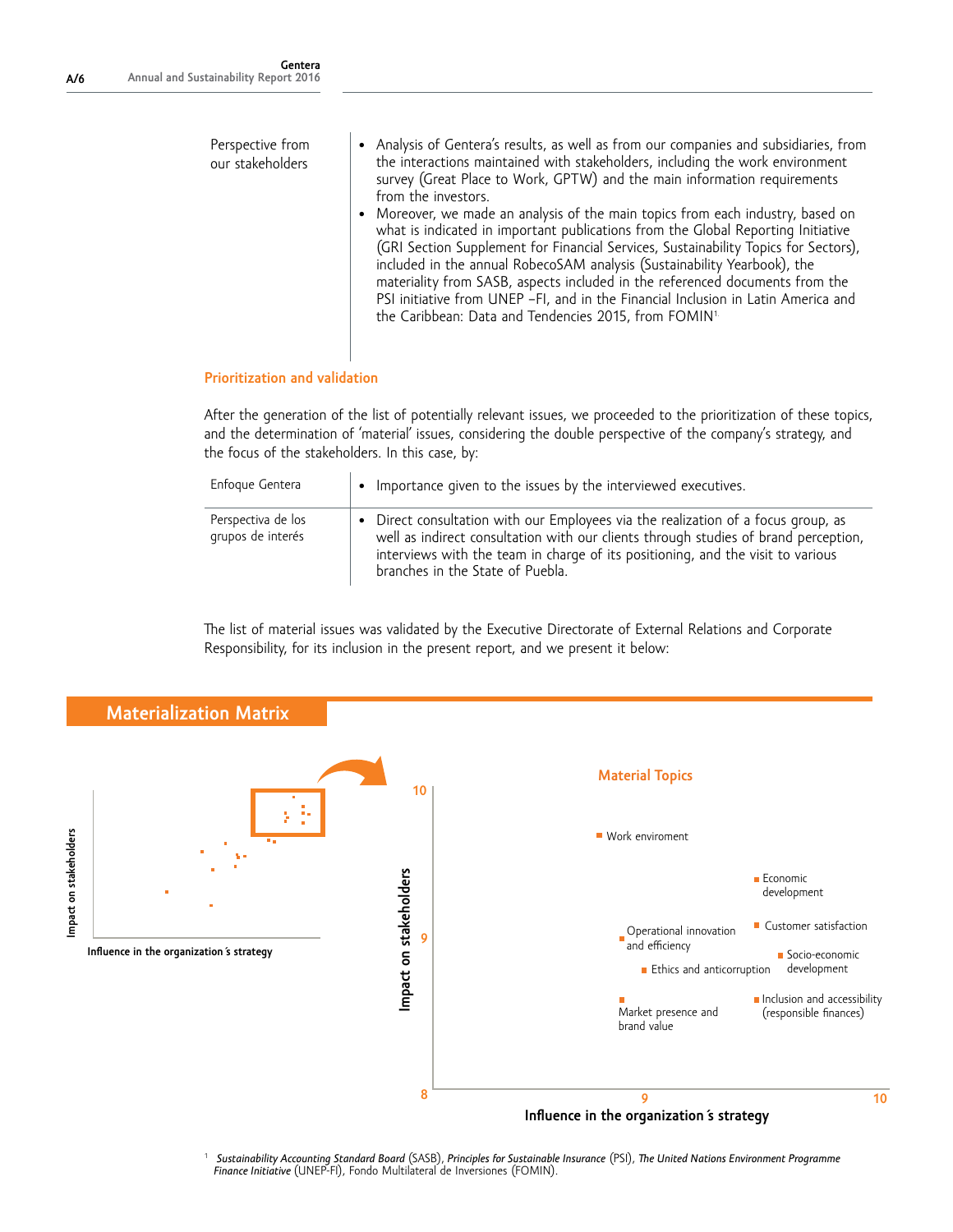|                                                    | LIMITS (Coverage)                       |                                                                             |  |
|----------------------------------------------------|-----------------------------------------|-----------------------------------------------------------------------------|--|
| <b>Material Topic</b><br>(GRI STANDARD 102-47)     | <b>INTERNAL</b><br>(GRI STANDARD 103-1) | <b>EXTERNAL</b><br>(GRI STANDARD 103-1)                                     |  |
| Work enviroment                                    | Gentera <sup>1</sup>                    | N/A                                                                         |  |
| Socio-economic development                         |                                         | Clients                                                                     |  |
| Economic performance                               |                                         | Investors and other capital providers                                       |  |
| Ethics and anti-corruption                         |                                         | N/A                                                                         |  |
| Risk management                                    |                                         | Investors and other capital providers<br>Commissionists<br>Clients          |  |
| Inclusion y accesibility<br>(responsible finances) |                                         | Commissionists<br>Clients                                                   |  |
| Operational innovation<br>and efficiency           |                                         | Commissionists<br>Financial entities (delivery/credit reception)<br>Clients |  |
| Market presence and<br>brand value                 |                                         | Investors<br>Commissionists                                                 |  |
| Client satisfaction                                |                                         | Commissionists<br>Clients                                                   |  |

Aside from the topics deemed to be material, Gentera administers and communicates its greenhouse gases, setting every year's inventory at the disposal of the corresponding stakeholders. The emission report for 2016 could be consulted in the following website:

**http://bit.ly/2go1uCU**

1 Due to similarities in client segments and type of businesses from the various subsidiaries (financial and insurance sector), the limit is entirely made up by entities that form Gentera.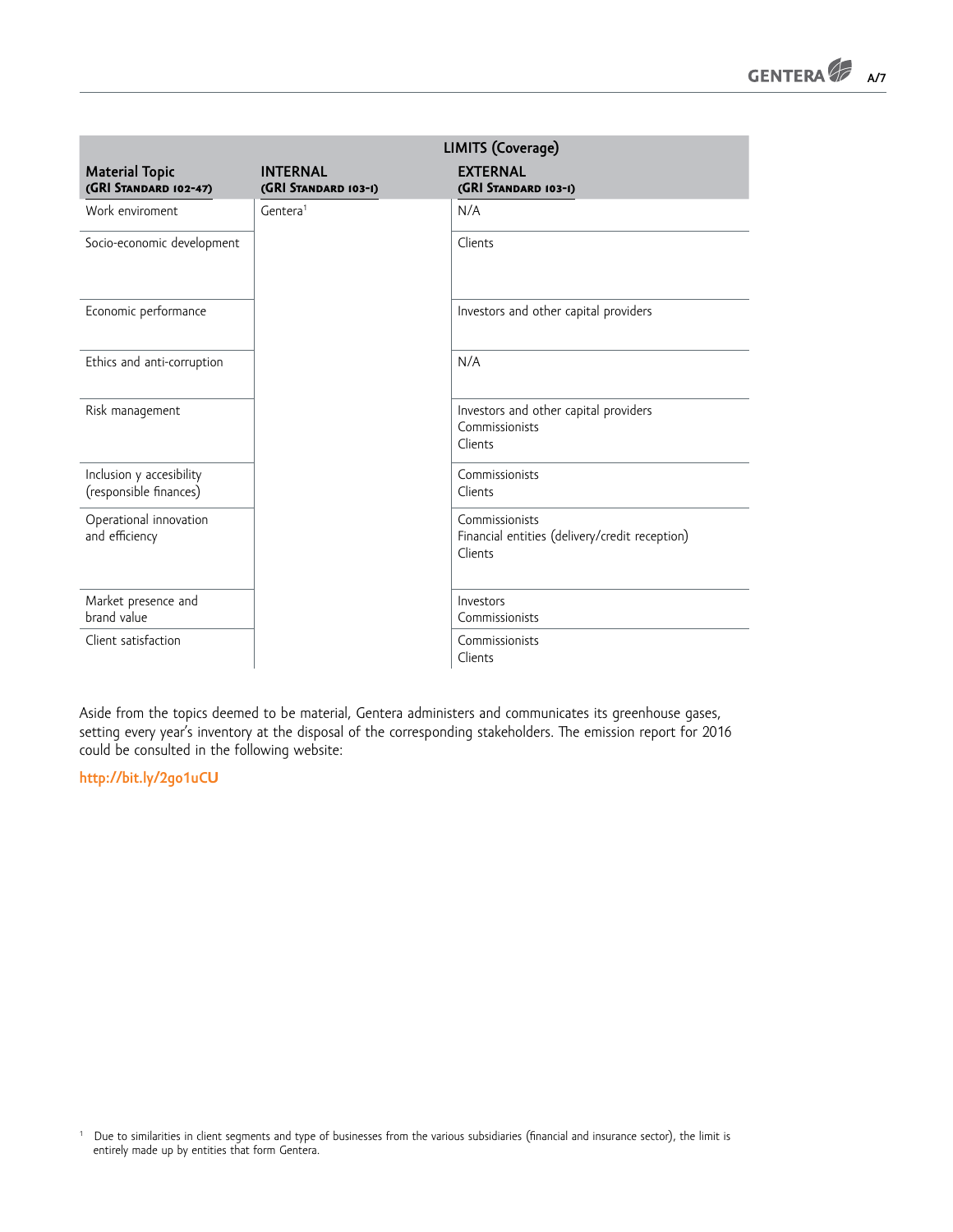## GRI content index **(102-55)**

| GRI STANDARD 102: General Disclosures 2016 |                        |  |
|--------------------------------------------|------------------------|--|
| <b>Disclosure</b>                          | Page/s                 |  |
|                                            | Organizational Profile |  |
| $102 - 1$                                  | Back cover             |  |
| $102 - 2$                                  | $\mathbf{1}$           |  |
| $102 - 3$                                  | Back cover             |  |
| $102 - 4$                                  | $\mathbf{1}$           |  |
| $102 - 5$                                  | 57                     |  |
| $102 - 6$                                  | $\mathbf{1}$           |  |
| $102 - 7$                                  | 11, 20, 24, 26, 28,    |  |
| $102 - 8$                                  | 42, 42                 |  |
| 102-9                                      | 37,                    |  |
| $102 - 10$                                 | 26, 29, 27             |  |
| $102 - 11$                                 | 60                     |  |
| 102-12                                     | 33, 41                 |  |
| $102 - 13$                                 | 13                     |  |
|                                            | Strategy               |  |
| $102 - 14$                                 | $\,8\,$                |  |
| $102 - 15$                                 | 8,60                   |  |
|                                            | Organizational Profile |  |
| $102 - 16$                                 | 12, 59                 |  |
| $102 - 17$                                 | 59                     |  |
|                                            | Gobernance             |  |
| $102 - 18$                                 | 57,                    |  |
| 102-19                                     | 57                     |  |
| 102-20                                     | 57                     |  |
| 102-21                                     | 57, 1                  |  |
| 102-22                                     | 57                     |  |
| 102-23                                     | 57                     |  |
| 102-24                                     | 57                     |  |
| 102-25                                     | 57, 59                 |  |
| 102-26                                     | 57                     |  |
| 102-27                                     | 57                     |  |
| 102-28                                     | 57                     |  |
| 102-29                                     | 60                     |  |
| $102 - 30$                                 | 60                     |  |
| 102-31                                     | 60                     |  |
| 102-32                                     | $\overline{4}$         |  |
| $102 - 36$                                 | 42, 42, 57             |  |
| 102-37                                     | 42, 42                 |  |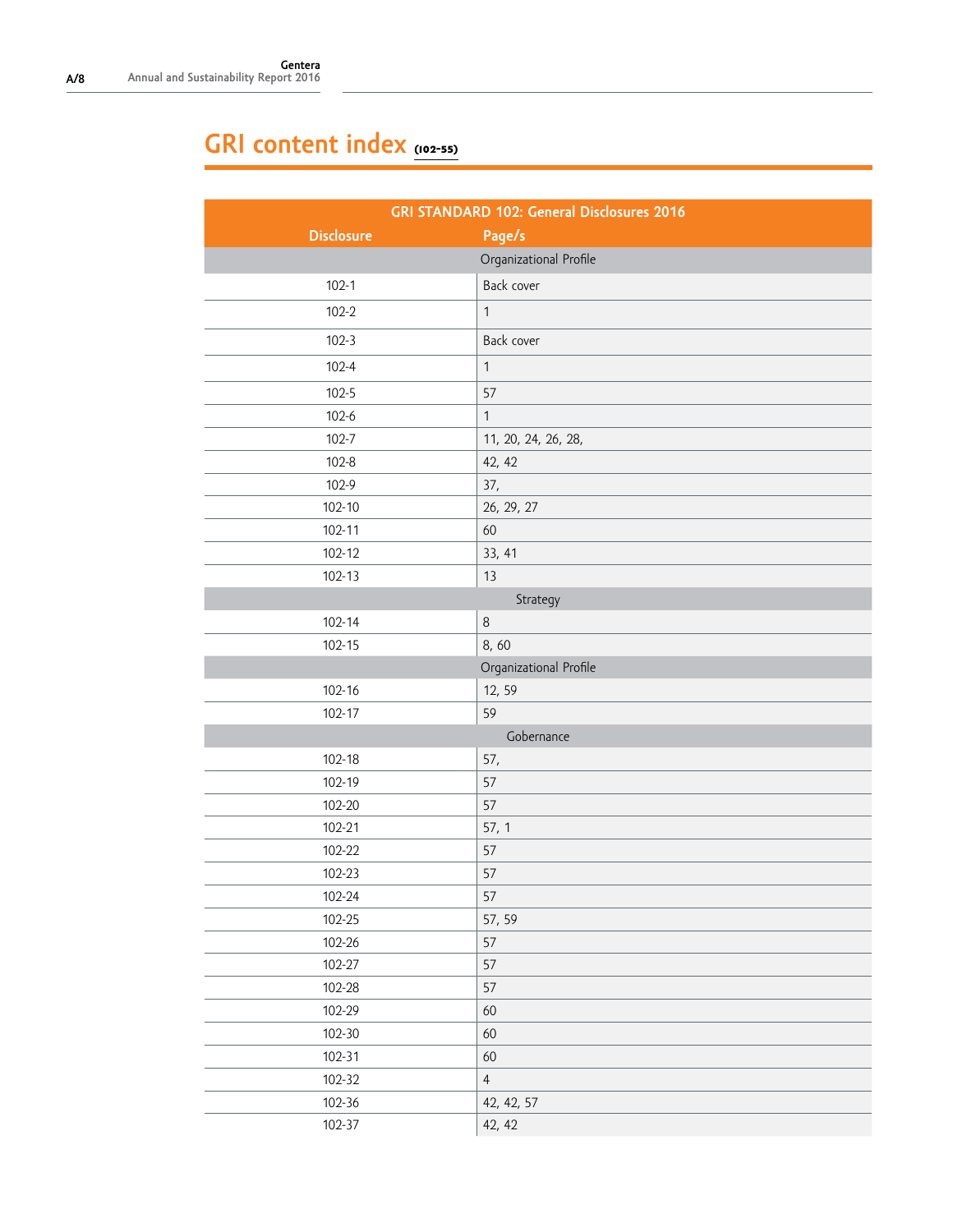| <b>GENTERA</b> | A/9 |
|----------------|-----|
|----------------|-----|

| <b>Disclosure</b> | Page/s                 |
|-------------------|------------------------|
|                   | Stakeholder engagement |
| 102-40            | $\mathbf{1}$           |
| 102-41            | 42, 42                 |
| 102-42            | $\mathbf{1}$           |
| 102-43            | 36, 48, 49, 1          |
| 102-44            | 1                      |
|                   | Reporting practice     |
| 102-45            | $\mathbf{1}$           |
| 102-46            | $\overline{4}$         |
| 102-47            | $\overline{4}$         |
| 102-48            | $\overline{4}$         |
| 102-49            | 4, 4                   |
| 102-50            | 62, 4                  |
| 102-51            | 62, 4                  |
| 102-52            | 62, 4                  |
| 102-53            | 62, 4                  |
| 102-54            | $\overline{4}$         |
| 102-55            | $\overline{7}$         |
| 102-56            | $\overline{4}$         |

| <b>Relevant Topic</b>      | <b>GRI Standard</b>                              | <b>Disclosure</b> | Page/s         |
|----------------------------|--------------------------------------------------|-------------------|----------------|
|                            | GRI 103: Management Approach 2016                | $103 - 1$         | A/7 (Annexed)  |
|                            |                                                  | $103-2$           | A/7 (Annexed)  |
|                            |                                                  | $103 - 3$         |                |
|                            |                                                  | $401 - 1$         | 42, 42         |
| Work enviroment            | GRI 401: Employment 2016                         | $401 - 2$         | 42, 42         |
|                            |                                                  | $404 - 1$         | 46             |
|                            | GRI 404: Training and Education 2016             | $404 - 2$         | 33, 46         |
|                            |                                                  | $404 - 3$         | 46             |
|                            | GRI 405: Diversity and<br>Equal Opportunity 2016 | $405 - 1$         | 42, 42, 57     |
|                            | GRI 103: Management Approach 2016                | $103 - 1$         | A/7 (Annexed)  |
|                            |                                                  | $103-2$           | A/7 (Annexed)  |
| Socio-economic development |                                                  | $103 - 3$         |                |
|                            |                                                  | $203-1$           | 28, 29, 36, 37 |
|                            | GRI 203: Indirect Economic Impacts 2016          | $203 - 2$         | 33, 37         |
|                            |                                                  | $103 - 1$         | A/7 (Annexed)  |
|                            | GRI 103: Management Approach 2016                | $103-2$           | A/7 (Annexed)  |
|                            |                                                  | $103 - 3$         |                |
| Economic performance       |                                                  | $201-1$           | 38, 39         |
|                            | GRI 201: Economic Performance 2016               | $201 - 3$         | 42, 42         |
|                            |                                                  | $201 - 4$         |                |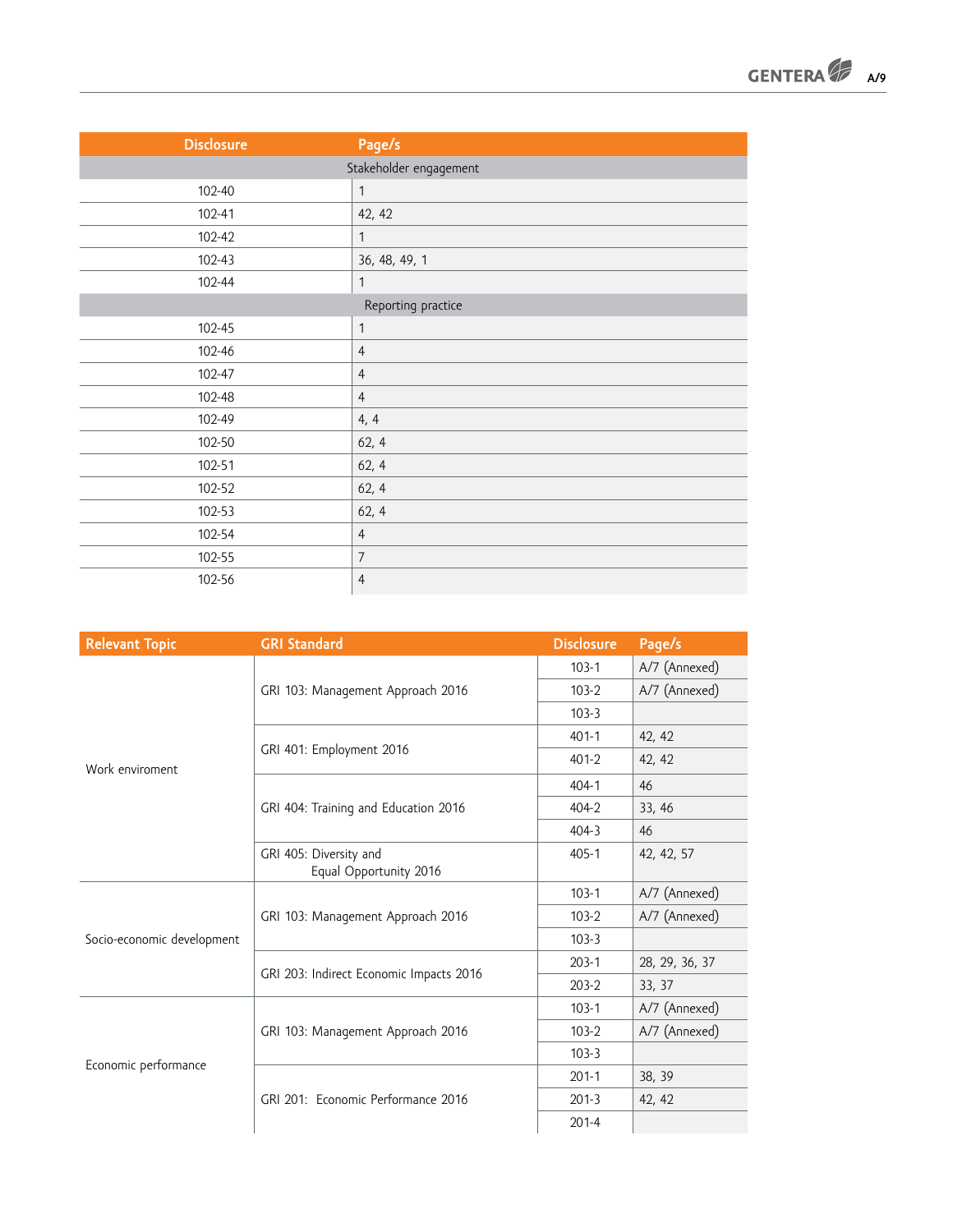| <b>Relevant Topic</b>      | <b>GRI Standard</b>                      | <b>Disclosure</b> | Page/s         |
|----------------------------|------------------------------------------|-------------------|----------------|
|                            | GRI 103: Management Approach 2016        | $103 - 1$         | A/7 (Annexed)  |
|                            |                                          | $103-2$           | A/7 (Annexed)  |
|                            |                                          | $103-3$           | 59             |
| Ethics and anti-corruption |                                          | $205 - 1$         | 59             |
|                            | GRI 205: Anti-corruption 2016            | 205-2             | 59             |
|                            |                                          | $205 - 3$         | 59             |
|                            | GRI 415: Public Policy 2016              | $415 - 1$         | 59             |
|                            |                                          | $103 - 1$         | A/7 (Annexed)  |
|                            | GRI 103: Management Approach 2016        | $103-2$           | A/7 (Annexed)  |
| Risk management            |                                          | $103 - 3$         | 60             |
|                            |                                          | 412-2             | 59             |
|                            |                                          | $410 - 1$         | 59             |
|                            |                                          | $103-1$           | A/7 (Annexed)  |
|                            | GRI 103: Management Approach 2016        | $103-2$           | A/7 (Annexed)  |
|                            |                                          | $103-3$           | 20, 31         |
|                            |                                          | FS <sub>1</sub>   | 31, 34,        |
| Inclusion y accesibility   |                                          | FS <sub>2</sub>   | 34,60          |
| (responsible finances)     |                                          | FS4               | 33, 34         |
|                            |                                          | FS7               | 24, 26, 28     |
|                            |                                          | <b>FS13</b>       | 26, 28         |
|                            |                                          | <b>FS14</b>       | 26, 28         |
|                            |                                          | FS16              | 31             |
|                            | GRI 103: Management Approach 2016        | $103 - 1$         | A/7 (Annexed)  |
| Operational innovation     |                                          | $103-2$           | A/7 (Annexed)  |
| and efficiency             |                                          | $103 - 3$         | 34, 36         |
|                            |                                          | $416 - 1$         | 34             |
|                            |                                          | $103-1$           | A/7 (Annexed)  |
| Market presence and        | GRI 103: Management Approach 2016        | $103-2$           | A/7 (Annexed)  |
| brand value                |                                          | $103 - 3$         | 1, 12, 20      |
|                            |                                          | FS6               | 20, 24, 26, 28 |
|                            |                                          | $103 - 1$         | A/7 (Annexed)  |
|                            | GRI 103: Management Approach 2016        | $103-2$           | A/7 (Annexed)  |
|                            |                                          | $103-3$           | 13, 34         |
| Client satisfaction        | GRI 216: Customer Health and Safety 2016 | $416 - 1$         | 34             |
|                            | GRI 417: Marketing and Labeling 2016     | $417 - 1$         | 34             |
|                            |                                          | FS <sub>15</sub>  | 34             |
|                            | GRI 418: Customer Privacy 2016           | 418-1             | 35             |